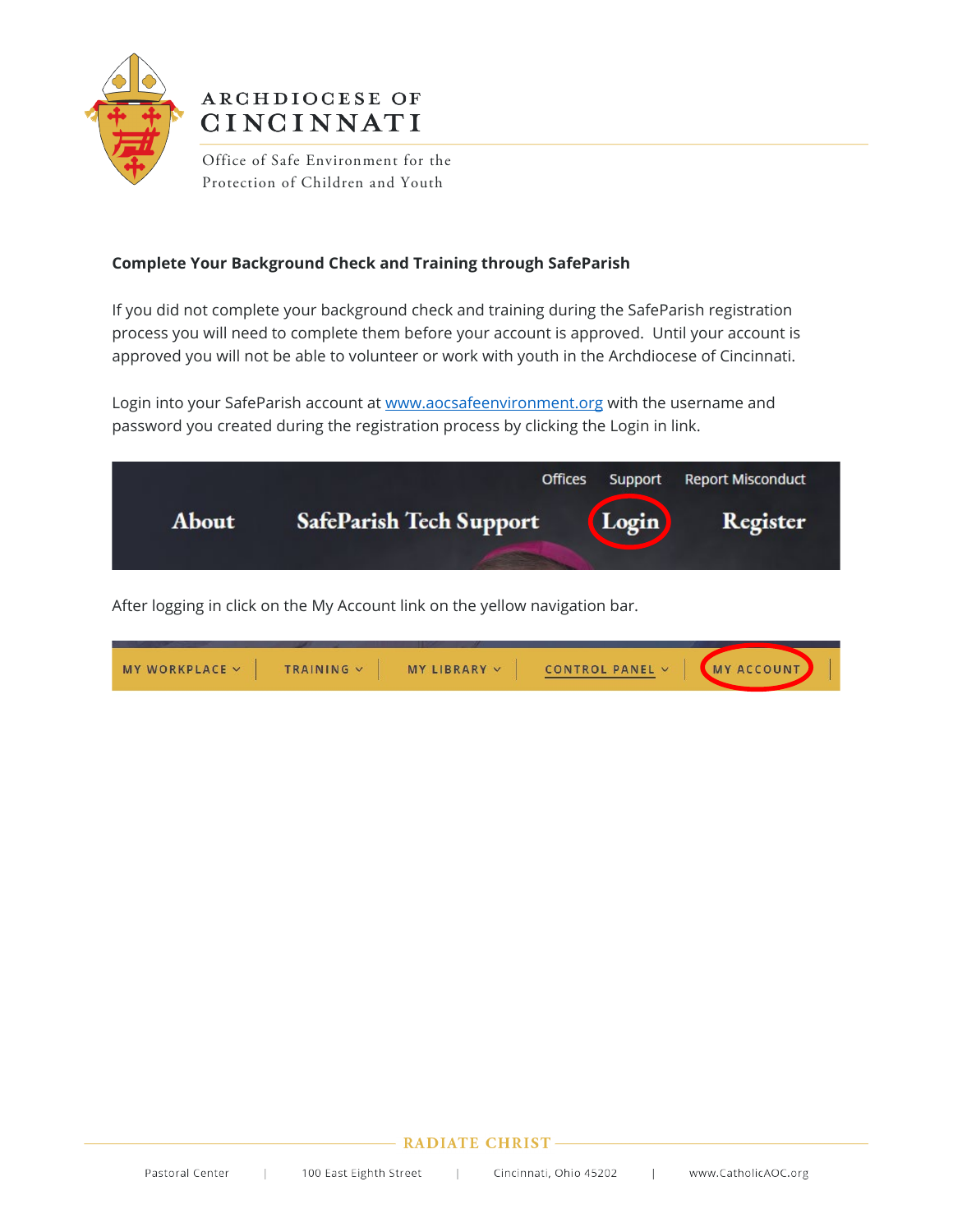Your account Dashboard will be displayed. Boxes with checkmarks show that item has been completed. Depending on your role as a volunteer or employee different items will appear in your dashboard. Until all items in the Dashboard have been completed you will not be cleared to volunteer or work with youth in the Archdiocese of Cincinnati.

To complete your online background check, click the link – Complete Online Background Check.

Register onto the site Complete Online Background Chec Get Fingerprinted ☑ Acknowledge Decree □ Have Approved B4 Form □ Complete All Training

You will be taken to the Selection.com website where you will complete your background check. Click Continue to begin.



#### **RADIATE CHRIST-**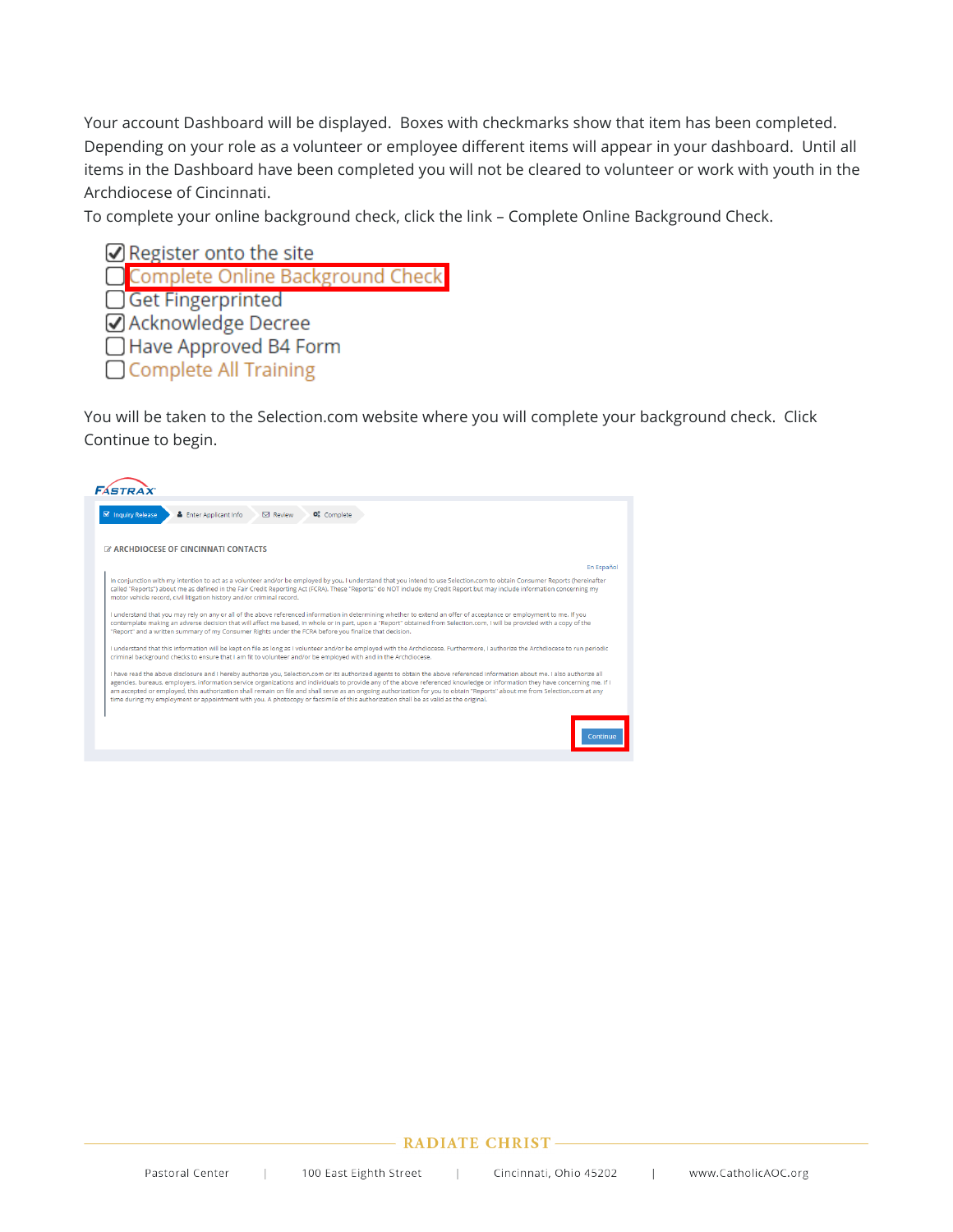Complete all items. If paying with a credit card complete that information. If paying with a token complete that information and click next. And follow the remaining prompts.

|                                                           | <b>FÁSTRAX</b>                                 |                                   |                  |                                         |
|-----------------------------------------------------------|------------------------------------------------|-----------------------------------|------------------|-----------------------------------------|
| Inquiry Release                                           |                                                | <b>&amp;</b> Enter Applicant Info | $\boxdot$ Review | <b>Q<sub>o</sub></b> Complete<br>Next O |
|                                                           | PERSONAL IDENTIFICATION                        |                                   |                  |                                         |
| Last Name                                                 | <b>First Name</b>                              |                                   | Middle Name      | <b>Birth Last Name</b>                  |
| Edwards                                                   | Mitchell                                       |                                   |                  |                                         |
|                                                           |                                                |                                   | No middle name   |                                         |
| <b>SSN</b> Ex: XXX-XX-XXXX                                | <b>DOB</b>                                     | m                                 |                  |                                         |
|                                                           |                                                |                                   |                  |                                         |
| Gender                                                    | Race                                           |                                   |                  |                                         |
| U                                                         | $\vee$ Unknown<br>$\checkmark$                 |                                   |                  |                                         |
| Address                                                   |                                                |                                   |                  |                                         |
| Street No.                                                | Street                                         | Type                              |                  |                                         |
|                                                           |                                                |                                   |                  |                                         |
|                                                           |                                                | $\checkmark$                      |                  |                                         |
|                                                           | Address Line 2 (Unit No., Route, PO Box, etc.) |                                   |                  |                                         |
|                                                           |                                                |                                   |                  |                                         |
|                                                           | City                                           |                                   | State            |                                         |
|                                                           | Cincinnait                                     |                                   | OH - Ohio        | $\checkmark$                            |
|                                                           |                                                |                                   |                  |                                         |
|                                                           |                                                |                                   |                  |                                         |
| Zip<br>45233<br>Phone/Email<br>Email<br>edwards@gmail.com |                                                | No Email available                |                  |                                         |
| Phone                                                     | Ext                                            | Type                              |                  |                                         |

Once your online background check results are returned the Complete Online Background Check with show a checkmark.

To complete the SafeParish: Protecting Children From Sexual Abuse – Arch. Of Cincinnati Edition click the Complete All Training link in your Dashboard.



### **RADIATE CHRIST-**